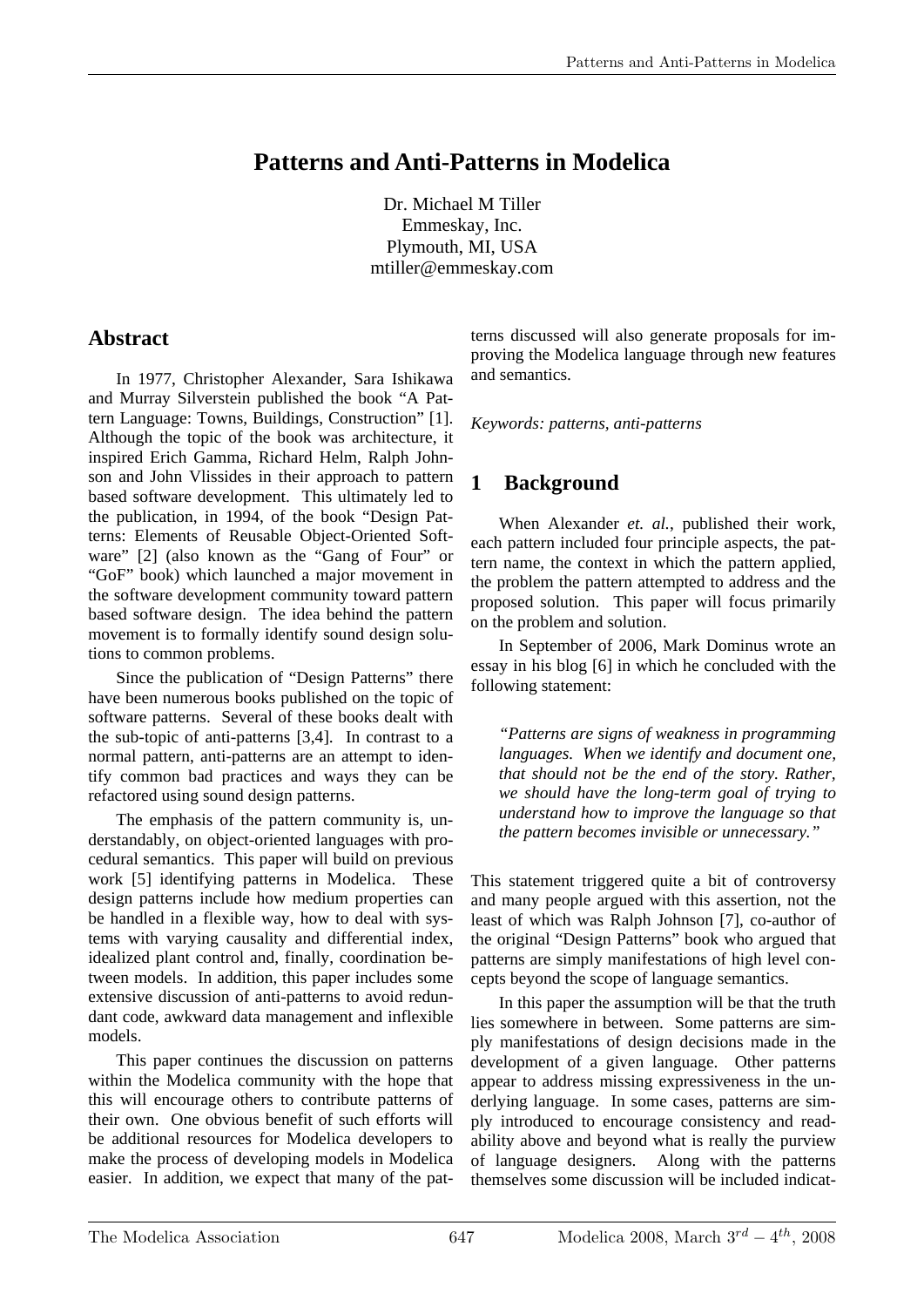ing to what degree each pattern (or anti-pattern, as the case may be) could be mitigated by changes in the language or standard library.

## **2 Design Patterns**

#### **2.1 Architecture Pattern**

#### 2.1.1 Problem

While building models to support a variety of systems and/or subsystems a large collection of models with many structural similarities have been developed. Adding additional models involves constructing models either by copy and pasting large chunks from previous models or dragging and dropping the complete model from scratch.

There are two distinct issues being discussed. The first is the amount of work required to create a new model. The second is about redundancy between models. This pattern focuses on the former and the latter is discussed as part of the DRY antipattern in Section 3.1.

### 2.1.2 Solution

When significant structural similarities exist between system or subsystem models then these models can be formulated in terms of architectures. In doing so, each model becomes simply a variation of the architecture with the various interfaces replaced by implementations that are appropriate for that specific model.

For example, building vehicle models by simply dragging all the usual constituents (*e.g.* engine, transmission, chassis, *etc*) into a diagram can be quite time consuming and tedious whereas building them as variations from a standard vehicle architecture (e.g. [8]) can greatly reduce the overhead of creating and managing such models.

#### **2.2 Singleton Pattern**

### 2.2.1 Problem

When building libraries of models it is sometimes necessary to design the library in such a way that there is a single instance somewhere that includes a definitive reference for some information. The basic idea is that within some scope there is exactly one such instance. The challenge is not simply how to access that "singleton" object but how to design the library so that this is handled well for users.

## 2.2.2 Solution

In languages like Java and C++, the use of the static qualifier on members provides a language supported mechanism for ensuring uniqueness within a given program. The closest equivalent in Modelica would be a variable declared as constant. However, the values of constants cannot be changed so while semantically similar, this is not adequate to achieve the singleton pattern. Instead, the use of inner and outer qualifiers is a more common choice. By referring to an inner instance it is possible for all outer references to act simply as "pointers" to a single object. The use of inner and outer has an additional advantage (or disadvantage, depending on how strict you need to be) which is that they can be nested inside each other.

Two immediate examples of the singleton pattern can be found in the Modelica Standard Library. The first is in the Multibody library. The design of the library is such that it requires that there is exactly one instance of the so-called "world" object in the system to provide a reference coordinate system. Another example, which exploits the ability to nest one subsystem (requiring its own internally unique singleton) inside another subsystem, can be seen in the StateGraph library [9].

An example where the use of inner and outer is not currently sufficient is in dealing with "many to many" interactions. For example, consider a model of the solar system. Each planet exerts a gravitational force on all the others. While it is possible to implement each gravitational force as an individual component that connects between every combination of planet instances in a system, it is more convenient and scalable to have some kind of (singleton) intermediary component that is somehow aware of all planet instances and can, within the context of that single model, handle all interactions. Similar "many to many" requirements can be found in systems where collisions are possible between multiple bodies.

#### **2.3 Medium Model Pattern**

The medium model pattern is more generally called the "abstract factory" or "kit" pattern. However in Modelica the most common use is to represent medium properties. For this reason the name "medium model" is used since it is more familiar to the target audience of this paper having appeared in previous work [10, 11].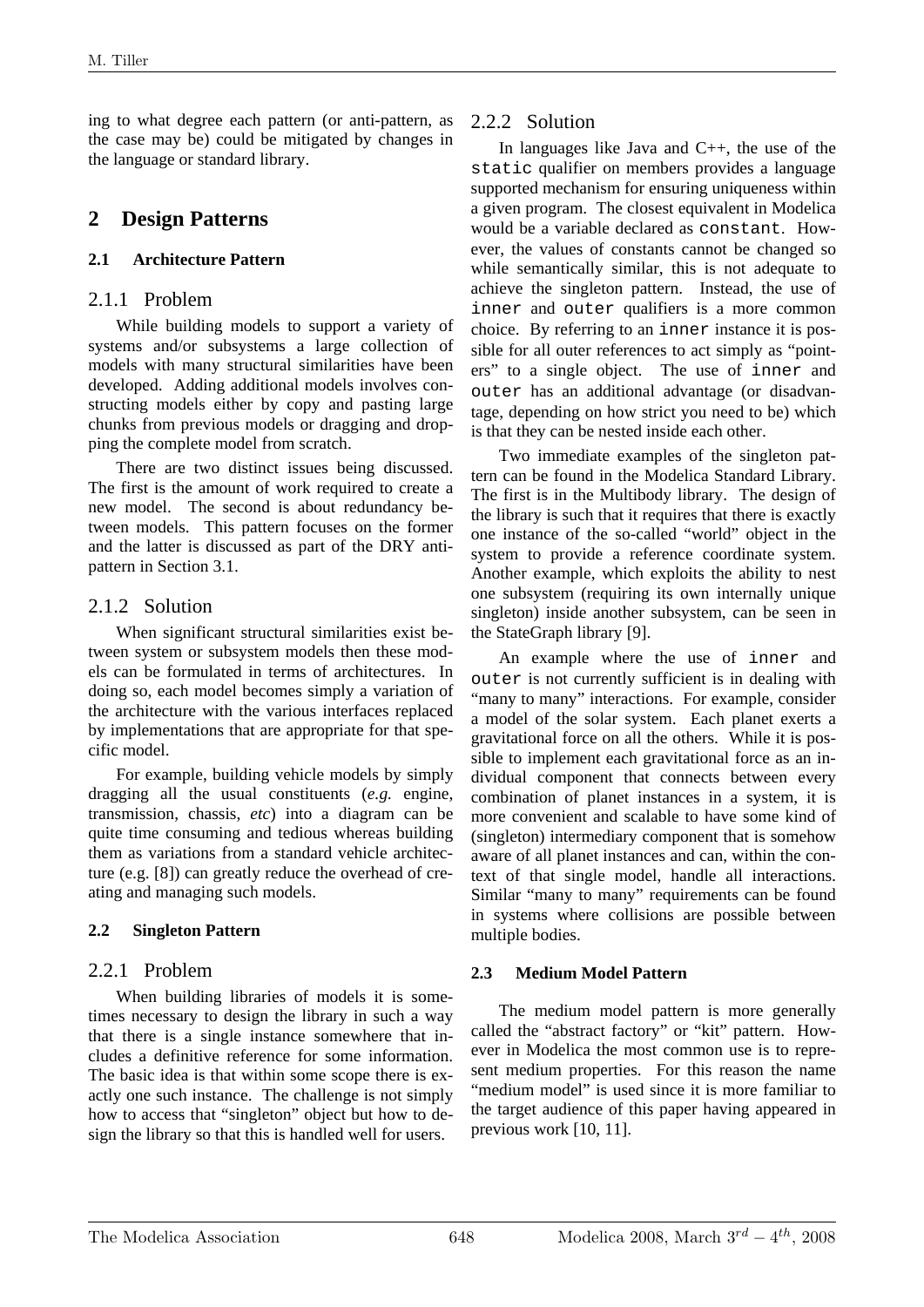### 2.3.1 Problem

In a nutshell, the medium model pattern shows up in models that include multiple configurable types that must be, in some way, consistent with each other. As already mentioned, this is something that occurs often when characterizing the medium of a given fluid system. The configurable types typically include (but are not limited to) connector definitions and some kind of property evaluation model. The essential point is that many assumptions about a fluid bind the definition of the connectors and the property evaluation together (*e.g.* the number of species). For example, it would not make sense to combine the connector a multi-species gas with the properties of oil.

### 2.3.2 Solution

As mentioned previously, this approach is called the "abstract factory" pattern in other languages and it is usually achieved through abstract methods that return instances abstract types. The consistency is assured by the implementation of the abstract factory. Because Modelica lacks methods or even any appreciably dynamic object creation, the same effect is achieved in Modelica using replaceable packages.

By using replaceable packages, it is possible for models to reference constants and types defined in the "constraining package" defined or implied in the replaceable definition. A given "implementation" (*e.g.* a specific medium) can then redefine these types and constants in a consistent way (*e.g.* so they all represent the same medium). The following sample code demonstrates the use of this pattern. First, an abstract model of the medium must be defined:

```
partial model AbstractMedium
```

```
 constant Integer n "# of Species"; 
 connector Fluid 
   Pressure p; 
   flow MassFlowRate m_dot; 
   MassFraction Xi[n-1]; 
  flow MassFlowRate mXi dot[n-1];
 end Fluid;
```

```
 partial block Properties 
     input Pressure p; 
     input MassFraction Xi[n-1]; 
     output SpecificEnergy u; 
     output SpecificEnthalpy h; 
   end Properties; 
end AbstractMedium;
```
Based on this abstract medium model, component models can then be written that rely on information from the medium model but without knowledge of what specific medium model is being used:

#### **model** Component

```
replaceable package MediumModel =
```

```
 AbstractMedium; 
 MediumModel.Fluid c;
```
MediumModel.Properties props(

 $p=c.p, X=c.X;$ 

#### **equation**

```
// equations in this component
```

```
// can reference the pressure
```

```
// at the connector, c.p, or
```

```
// properties of the fluid,
```

```
// e.g. props.h
```

```
end Component;
```
Finally, an implementation of the medium model can be created by extending from the abstract medium model:

```
package RealMedium
```

```
 extends AbstractMedium(nspecies=2);
```
 **redeclare model extends** Properties **equation** 

```
 // This model may include things
```

```
 // like property calculations or
```

```
 // an equation of state.
```

```
end Properties;
```
**end** RealMedium;

One usability issue with this pattern is that when it is used in conjunction with the transport of physical information or behavior it is somewhat counter intuitive since the redefinitions of the medium model are propagated from "top down" when users think, at least conceptually, that the information should be propagated through connections. For example, the Component model in the previous sample code would need to be instantiated with a modification specifying the medium model, e.g.

Component comp(

#### **redeclare package** MediumModel =

RealMedium);

whereas most users would expect that "somehow" the type of medium was dictated by what the instace was connected to. While this is not an issue with the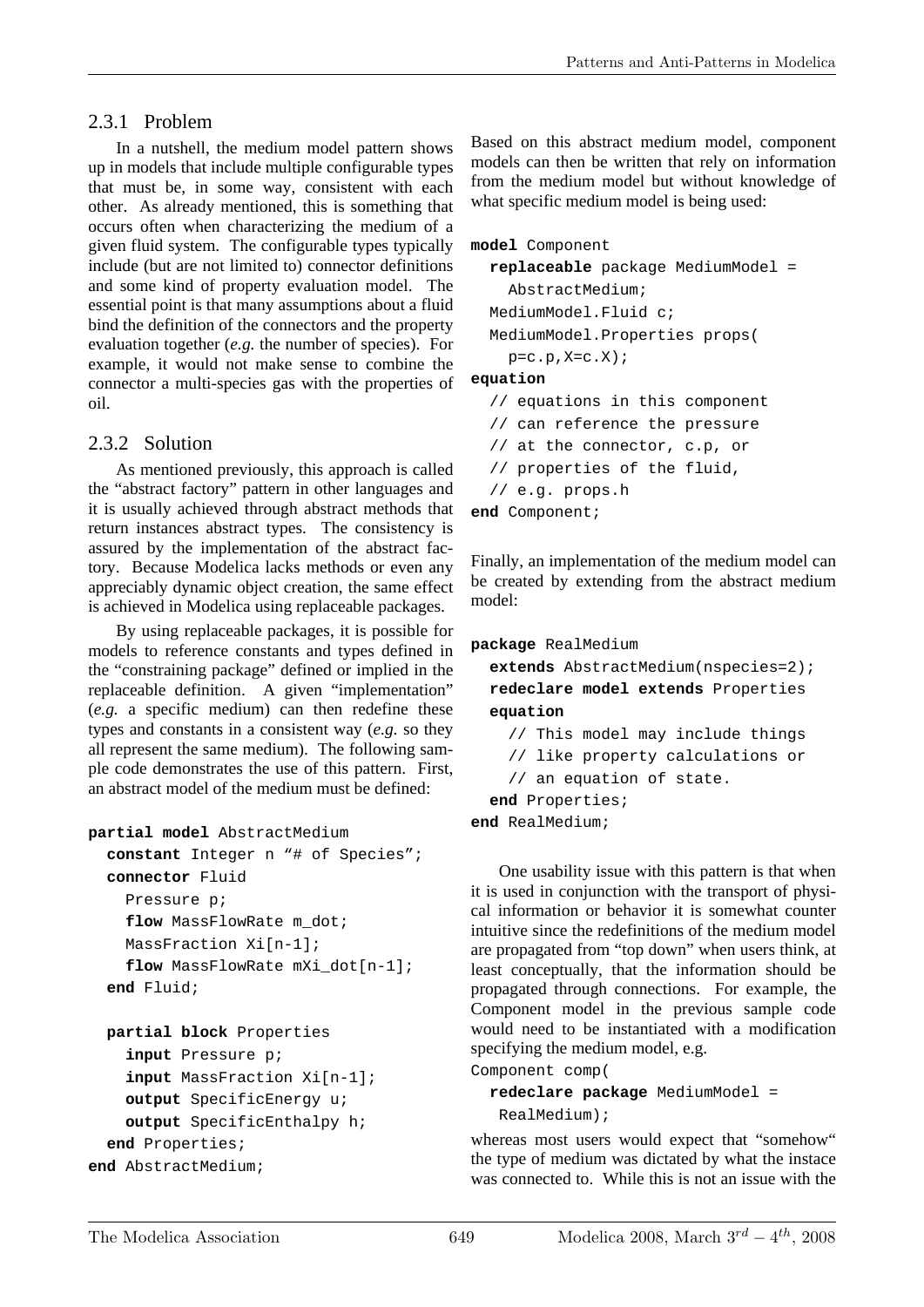pattern in general, it is an important consideration for language designers and tool vendors.

#### **2.4 Adapter Pattern**

#### 2.4.1 Problem

When working with architectures, it is necessary for the subsystem models to be developed so that they satisfy the interface prescribed by the architecture. However, there are many cases where the subsystem model might be developed independently from an architecture and as a result it does not conform to any specific interface. This situation may come about because the subsystem models were developed before the architecture or perhaps they were developed in an architecturally neutral way to avoid dependence on a particular architecture or to support multiple architectures.

### 2.4.2 Solution

In these circumstances, it may be necessary to develop adaptor components. Such components provide a mapping from the interface that the subsystem currently has to the interface that is to be supported. There are two variations of this pattern. In the first case, the subsystem is developed independently from any particular interface. In this case, the development of an adapter for the subsystem is a "one time only" process since other subsystems are unlikely to share the exact same interface (and if they do, they should probably be refactored as described in Section 3.1).

The other case is where the subsystem has been developed according to a specific interface (one that presumably other subsystems satisfy). In this case, a general adaptor could be constructed that maps one interface onto another. Such an adaptor could then be used as an adaptor for multiple subsystems. This kind of adaptor pattern can also be used to implement compatibility between comparable interfaces across different architectures.

The following code fragment shows an example of how the adaptor pattern is implemented. First, let us consider the one potential (and greatly simplified) interface for a vehicle model:

```
partial model VehicleInterfaceA 
   RealOutput vehicle_speed; 
end VehicleInterfaceA;
```
Several vehicle models might be developed using this interface, *e.g.*

```
model Vehicle1 
 extends VehicleInterfaceA( 
    vehicle_speed=…); 
end Vehicle1; 
model Vehicle2 
 extends VehicleInterfaceA( 
    vehicle_speed=…); 
end Vehicle2;
```
Now consider an alternative vehicle model interface and system architecture definition:

```
partial model VehicleInterfaceB 
RealOutput v vehicle;
end VehicleInterfaceB;
```

```
partial model ArchitectureB 
 replaceable VehicleInterfaceB vehicle; 
 … 
end ArchitectureB;
```
An adaptor between the different interfaces could be developed as follows:

```
model VehicleAdaptor_A2B 
 extends VehicleInterfaceB; 
 replaceable VehicleInterfaceA vehicle; 
equation 
  connect(vehicle.vehicle_speed, 
          v vehicle);
end VehicleAdaptor_A2B;
```
Using this adaptor it is possible to build a system that utilizes ArchitectureB but uses an implementation of VehicleInterfaceA as follows:

```
model System 
 extends ArchitectureB( 
    redeclare VehicleAdaptor_A2B( 
      redeclare Vehicle1 vehicle)); 
end System;
```
#### **2.5 Parametric Behavior Pattern**

#### 2.5.1 Problem

In acausal modeling most components tend to describe the flow of some conserved quantity explic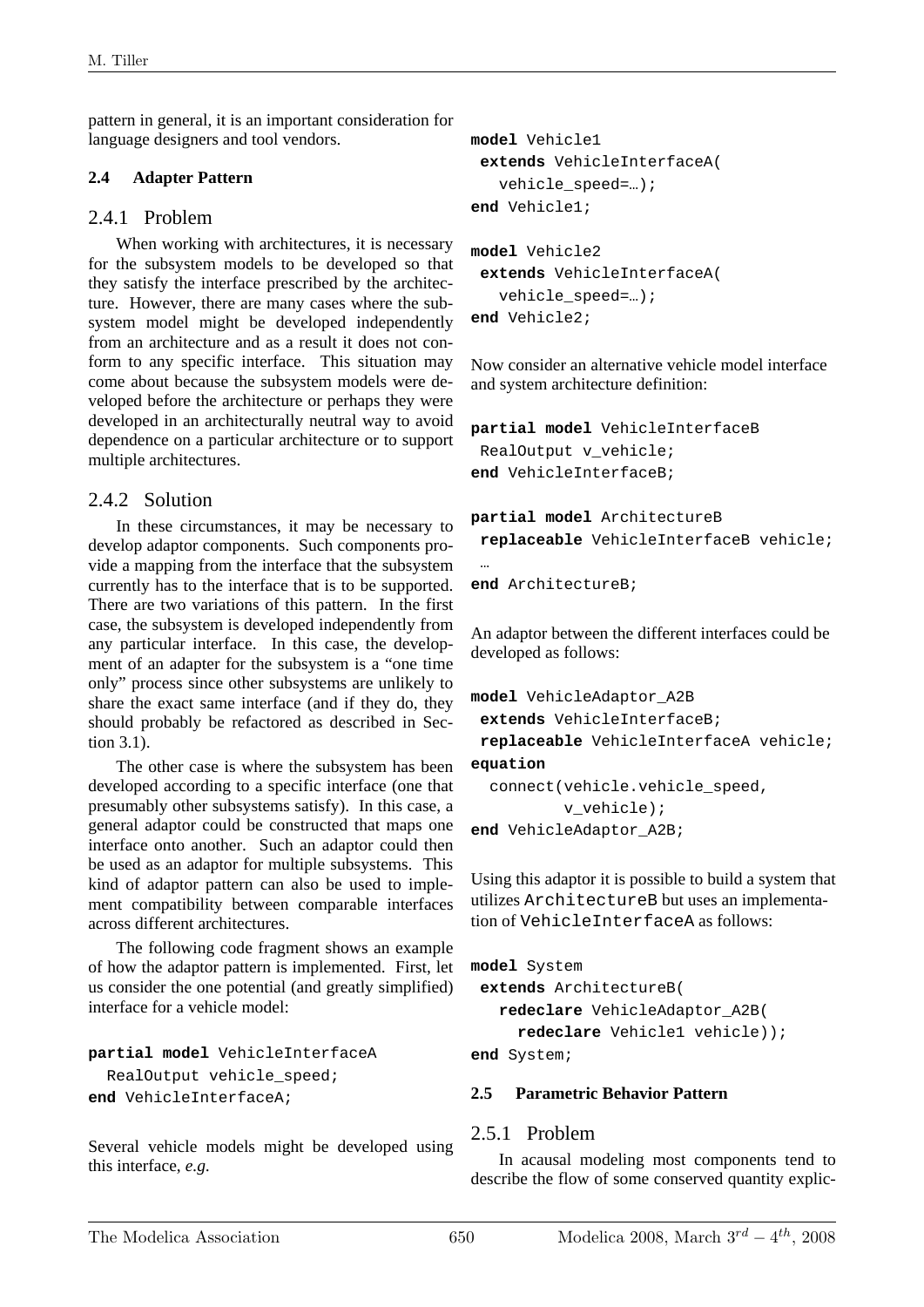itly in terms of the across variables  $(e.g. i=v^*R)$ . Other components describe the flow of conserved quantities implicitly in terms of constraints (*e.g.* an ideal voltage). However, it is often quite useful to be able to describe components that describe the flow of conserved quantities in terms of both implicit and explicit relations depending on the state of the component. The simplest example of such a component is an electrical diode which either allows no current (explicit case) or no voltage drop (implicit case). Another slightly more complicated case would be a clutch which computes transmitted torque explicitly in terms of dynamic friction when disengaged or slipping but computes torque implicitly in terms of a kinematic relation when locked.

#### 2.5.2 Solution

One "easy" way to describe such behavior is to compromise on the ideal nature of the behavior. For example, where an ideal diode might describe the implicit and explicit behavior using the equations  $v=0$  and  $i=0$ , respectively, a compromise model sacrifices the idealization might use the equations  $v=G^*i$  and  $i=v^*R$ , where G is chosen to be very small (to approximate the  $v=0$  case) and R is chosen to be very large (to approximate the  $i=0$  case). The result of this compromise is that the behavior is now completely explicit in nature. However, another consequence of this "easy" solution is that the system of equations is very likely to be poorly conditioned which means the system will be stiff and slow to simulate.

A "better" solution (from the modeler's perspective at least) is to capture the ideal behavior somehow. Not only is this possible but it can be a very elegant and useful way to approach such problems. The basic premise (which is presented in greater detail in [12]) is to introduce a third variable and describe the behavior of the original variables in terms of the third parametric variable. This approach is frequently used in geometric applications where it is not possible to use a particular coordinate axis as an independent variable to describe a line or surface. The same issue is present, for example, in a diode where it is not possible to write current explicitly in terms of voltage nor is it possible to write voltage explicitly in terms of current. However, it is possible to write both in terms of a third parametric variable, *e.g.* 

 $off = s<0;$  v = **if** off **then** s\*unitV **else** 0; i = **if** off **then** 0 **else** s\*unitC; where unit V and unit C are defined as follows:

```
import Modelica.SIunits.Voltage; 
import Modelica.SIunits.Current; 
constant Voltage unitV=1; 
constant Current unitC=1;
```
Analysis of this parametric approach shows that describing this kind of behavior is not simply an issue with the expressiveness of the underlying modeling language but with the solution method. While some basic solution techniques exist to deal with component models that are either implicit or explicit, the ability of a component to function in both ways creates additional complications for the underlying solver.

One such complication is that switching between two different sets of equations during a simulation always brings with it the risk that the differential index of the system might change. As such, the posed problem could be a variable index system. In fact, a clutch model normally leads to a variable index system when modeled using the parametric behavior pattern. However, by understanding this in advance it is possible to differentiate the equations such that the index is no longer variable. For this reason, it would be very useful if investigation into this issue showed that a general algorithm could be developed along similar lines. Such an algorithm would most likely benefit from language features that directly supported this pattern.

#### **2.6 Perfect Control Pattern**

#### 2.6.1 Problem

Physical models typically include sensors and actuators and these are in turn normally connected to some kind of control system. One of the burdens that model developers face is to provide some kind of actuator control strategy in addition to the base physical models. In many cases, the model developer is not particularly interested in the dynamics of the controller but they need some function in the model to determine how the actuator will behave and so therefore implementation of controls is unavoidable. Such implementations often take time both to construct and calibrate and many times they do not add any significant value to the model.

#### 2.6.2 Solution

It is important to point out that this pattern is very specific to cases where the model developer simply wants a very good controller but they don't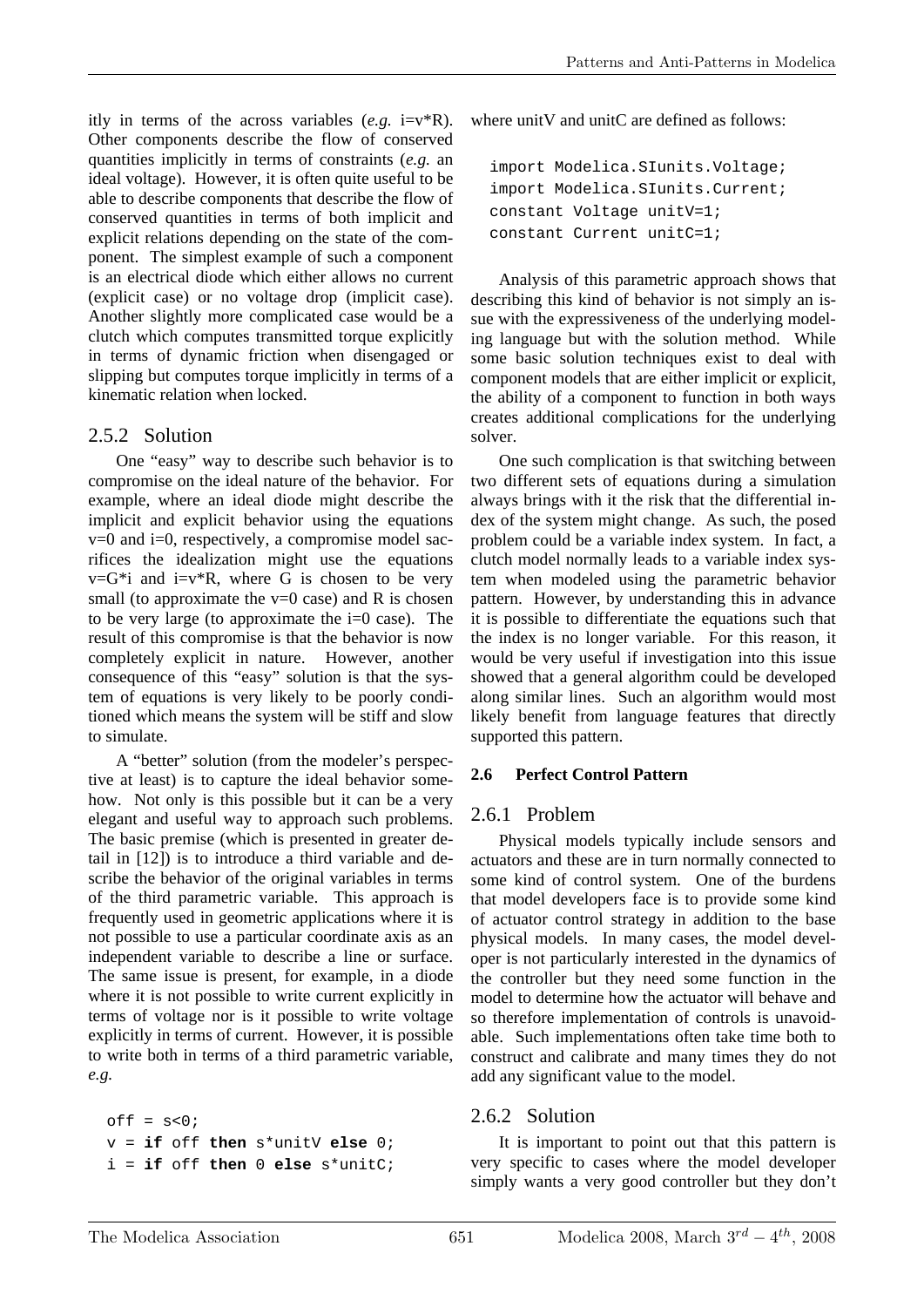need to be very concerned about how such a control strategy would actually be deployed or implemented in hardware. In these specific circumstances, it is often possible to rely on a "perfect" control strategy to control the device. For example, consider a simple SISO plant model defined as follows:

```
model PlantModel 
   input Real u; 
   output Real y; 
protected 
  Real dy = der(y);
equation 
  2*der(dy) + dy + 4*y = u;end PlantModel;
```

```
model ClosedLoop
```

```
 PlantModel plant;
```
#### **protected**

```
Real ybar = max(0, time-2);
equation
```

```
plant.u = 10*(ybar-plant.y);
```

```
end ClosedLoop;
```

```
model PerfectControl 
   PlantModel plant; 
protected 
  Real ybar = max(0, time-2);
```

```
equation
```

```
ybar = plant.y;
end PerfectControl;
```
The simulation results from both types of control can be seen in Figure 1. The basic idea of this pattern is rather than including an explicit equation for the command to the system an equation prescribing the output is used. This equation for the output acts as an implicit equation for the input. It should be pointed out that this type of approach is limited to cases where the plant model is sufficiently invertible.

Despite this limitation, this is a useful pattern that can be used in conjunction with some surprisingly complex systems. For example, this approach is the same approach that is employed to create "backward" drive cycle models (models where the vehicle speed is prescribed and the system resolves the torque required to meet the speed profile). In addition, this same pattern can be used in conjunction with actuators like clutches and valves.



**Figure 1: Example of "Perfect" Control Pattern** 

## **3 Anti-Patterns**

Patterns are primarily useful for intermediate to advanced users who, having written some substantial amounts of code, are able to recognize the emergence of patterns and are interested in understanding how patterns can help them be more productive (as well as improve consistency and readability among project members).

However, Modelica is still a relatively new technology with many new users. As a result, antipatterns are probably at least as important as patterns. The reason is that anti-patterns can help novices to recognize weaknesses in code they have written. As such, anti-patterns are almost immediately applicable. This section introduces several antipatterns and discusses refactoring approaches associated with each pattern.

This is not to say that anti-patterns only apply to novice users. Because Modelica improves developer productivity, it is very easy to write a large volume of code only to realize in hindsight that some antipatterns have developed. As a result, the material in this section is applicable to a wide range of users. As such, the material in the anti-patterns section should be of particular interest to tool vendors since refactoring typically requires tool support.

### **3.1 DRY Anti-Pattern**

### 3.1.1 Problem

By far, the most common anti-pattern is the use of "copying and pasting" model code between models. While this happens for a wide variety of reasons most of them are ultimately because users are not aware of the various mechanisms within Modelica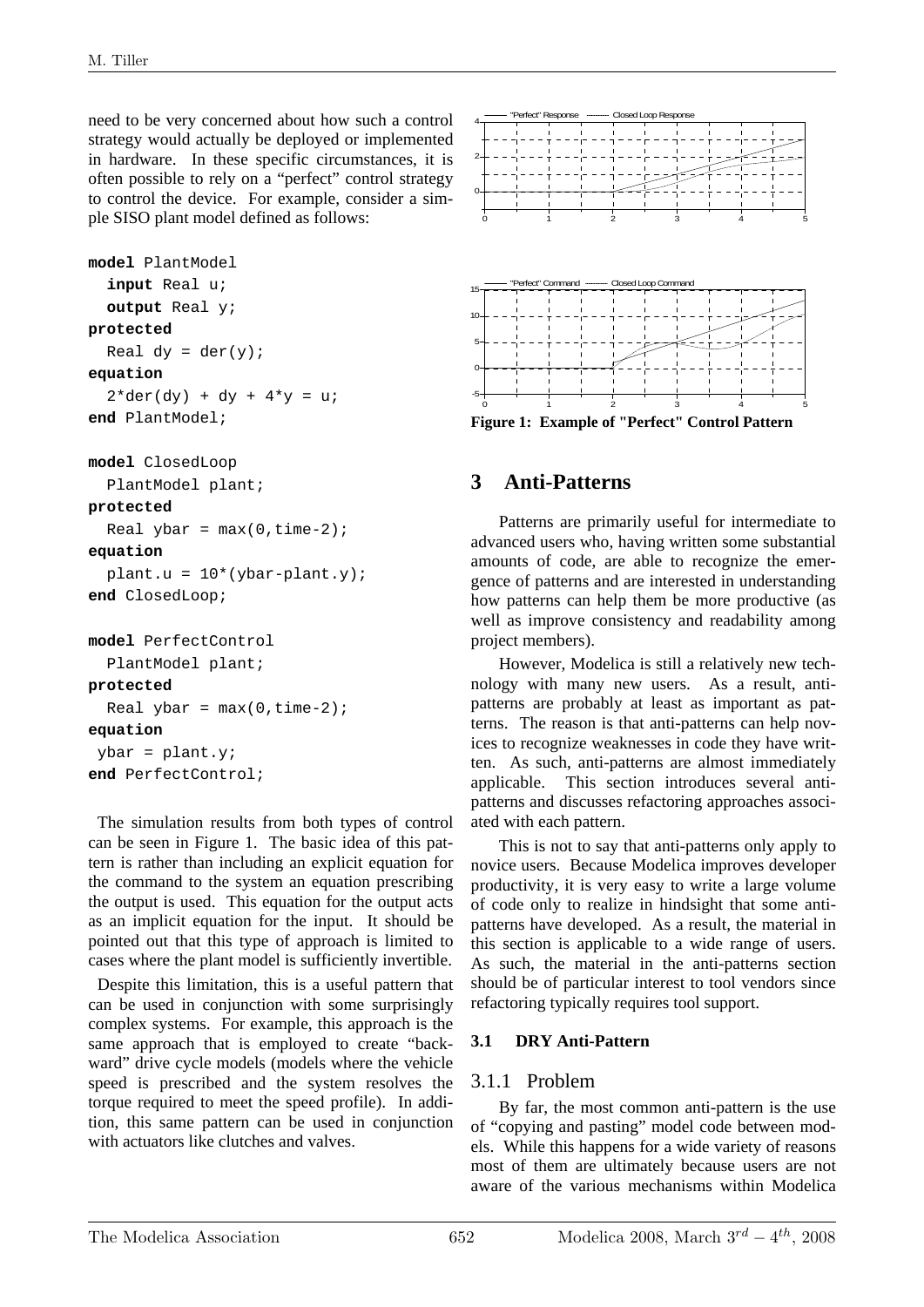for code reuse. In software development there is something known as the "DRY principle" where DRY is an acronym for "Don't Repeat Yourself". The DRY anti-pattern is one where the DRY principle has not been followed.

The reason that the DRY principle is so important (and which has led to the motto that "redundancy is the root of all evil") is that redundancy creates many problems. Not only does it lead to inefficiency when building models it also means significantly more work when maintaining those same models.

## 3.1.2 Solution

While this is a very common anti-pattern, the good news is that Modelica contains a rich supply of language features to help combat it. The first language feature all users should become familiar with is inheritance (specifically, the extends keyword). Once developers understand inheritance they should investigate the architecture pattern (described previously in this paper) which hinges on the replaceable and redeclare keywords.

One issue that prevents addressing this antipattern is tool support for refactoring. This manifests itself in several ways. First, it should be possible for users to change the names of components and/or classes and be assured that all references that use those names are also adjusted (ideally even if they are not even currently loaded). Furthermore, refactoring of existing code often involves the exercises of identifying commonality between existing models, composing base classes that contain this common code and then extending the original models from the base classes. Without tool support, such refactoring can be very time consuming.

## **3.2 Kitchen Sink Anti-Pattern**

## 3.2.1 Problem

Another common anti-pattern is the "kitchen sink" anti-pattern. There are two variations of this pattern. For component models, the anti-pattern manifests itself as component models with too many equations by lumping several distinct types of behavior together into a single component. For subsystem models, the anti-pattern manifests itself in diagrams with an unnecessarily large number of components.

## 3.2.2 Solution

In both of these cases, a "divide and conquer" approach is required. For the component variation, this means building component models that heed

Occam's Razor, "*entia non sunt multiplicanda praeter necessitatem*". In practical terms, this means building component models that attempt as much as possible to describe individual effects (*e.g.* inertia, compliance, dissipation, *etc*).

In the case of subsystem models, refactoring is typically a matter of nesting some tightly coupled subset of components into a subsystem of their own. Again, tool support is an issue here. Simulink has a very convenient feature to take a group of selected components and lump them into a subsystem model. Modelica tool vendors would do well to recognize the value of such functionality (and users would do well to remind them).

## **3.3 Literal Data Overload Anti-Pattern**

## 3.3.1 Problem

Modelica supports a wide range of ways to deal with data handling. In theory, users can bring data in from an external database, they could read it from external files, *etc*. However, the simplest way to import data into Modelica models is to enter it literally  $(e.g.$  parameter Real table $[:, 2] =$  $[0, 1; 1, 2; 2, 3; ...]$ ). While there is nothing wrong with this *per se*, it leads very quickly to the literal data overload anti-pattern. The pattern is characterized by the tendency of models to rely on literal data. While this is acceptable for simple component models, this creates two problems with more complex models. The first complication is that entering tables of data is often quite inconvenient. The second complication is that often times any given parameter cannot be changed independently. For example data associated with a given electric motor might bring together the rotor inertia, internal resistance, bearing friction, etc into a set of parameters. If a different motor is to be used, it is not simply a matter of changing a single parameter value but the entire set must be exchanged for another consistent set representing a different motor.

## 3.3.2 Solution

Both issues of entering literal data and parameter set consistency can be handled by creating records to represent such parameter sets and including the literal data only in the context of the record definitions. In addition, it is advisable to make use of the choices annotation so tools understand how the data will be used. The result of such refactoring is that users will only see opaque references to complex and/or voluminous data sets rather than vast expressions containing literal data. It is also a advisable to provide useful descriptions of the data sets so tools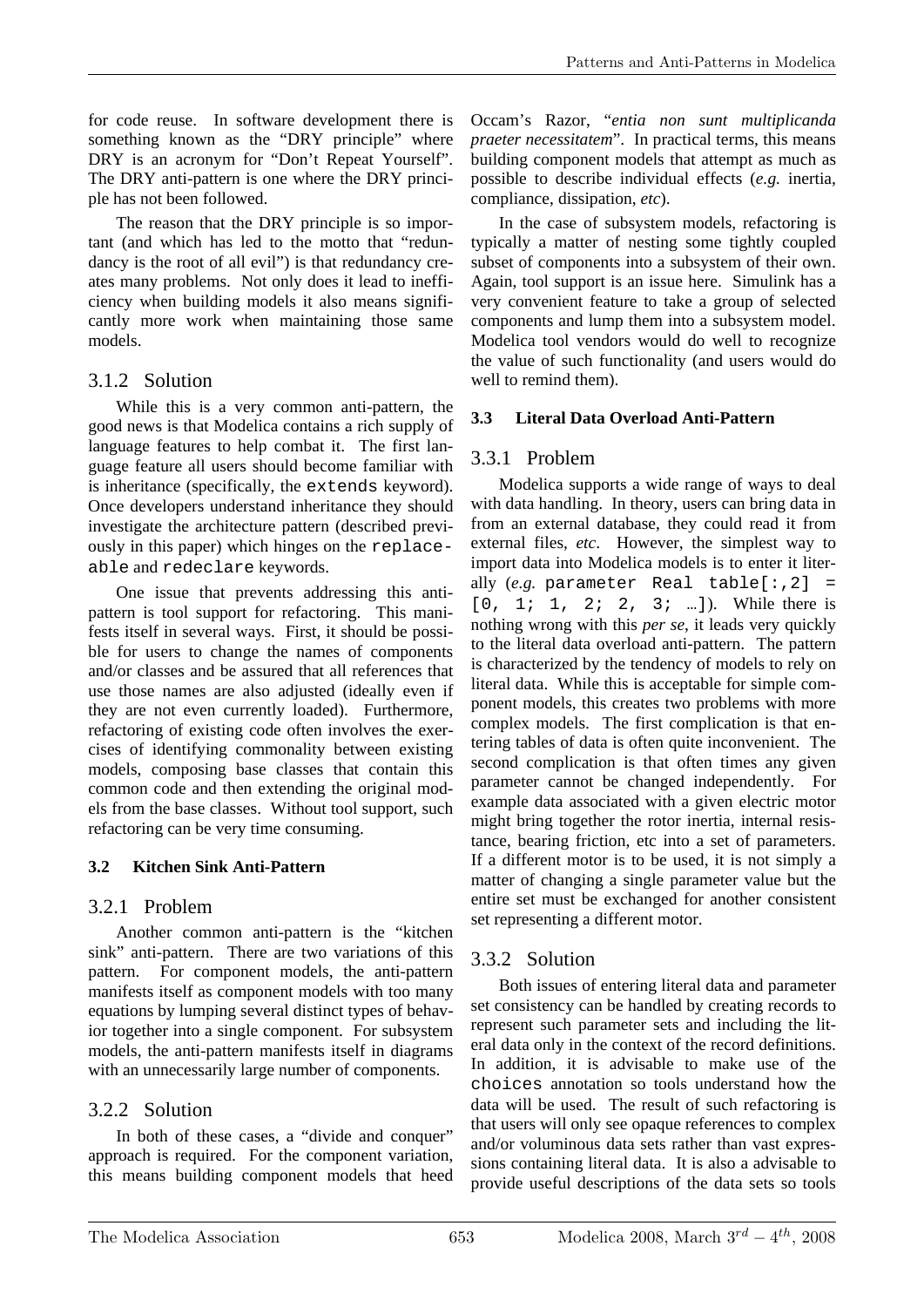can provide users with clear descriptions of available choices.

#### **3.4 Parameter Data Overload Anti-Pattern**

#### 3.4.1 Problem

The previous anti-pattern addresses some of the issues associated with models that require large amounts of data. While the aggregation prescribed for refactoring reduces the number of individual parameters a complex system with many components can still contain large numbers of parameter sets (and even the aggregations themselves may have an unwieldy number of parameters). The result is parameter dialogs that contain large numbers of parameter values and/or choices. In these cases, further consolidation doesn't make sense (since we do not want to aggregate data together that is actually independent or unrelated) as a way to address the overload.

### 3.4.2 Solution

In cases where aggregation is not an appropriate remedy the standard annotations for grouping parameters by tab and group can be utilized. Rather than aggregate the data, the result of using the tab and group directives is to organize the data into a "tree" (i.e. the data is presented in a hierarchy where the first layer is determined by the tab and the next layers is determined by group). In particular, common parameters should be organized such that they appear in the default tab and less common parameters are assigned to later tabs. Tab labels are also an important consideration since users should be able to determine quickly, based on the name, whether they need to look in a particular tab.

## **4 Language Implications**

Many of the "normal" patterns found in [2] do not appear in this paper. This is primarily because Modelica does not include concepts like pointers and methods which are fundamental to many of the patterns. Furthermore, it has been observed that many of the traditional patterns in software development essentially boil down to adding an additional level of indirection to an abstraction. Since there are very few ways to express this indirection in Modelica, the number of patterns is fairly limited.

One of the lingering questions from this discussion is to what extent these patterns (or lack of patterns) represent deficiencies in the language. For the patterns and anti-patterns that are related to redundant code (*i.e.* Sections 2.1, 3.1 and 3.2) the language is well equipped to address these issues although there are certainly ways that tools can assist model developers in more effectively utilizing those language features.

Although the Singleton pattern is being used in several libraries it is this author's opinion that the semantics of the language do not mesh as well with the pattern and modeler needs. The use of inner and outer in this way has implications for robust model checking and the dependency on inner elements is not easily recognized or represented. In addition, the "many to many" issue mentioned in Section 2.2.2 requires improved expressiveness in the language.

In the case of the medium model pattern, the inability to express type constraints through physical connections is a serious limitation in the language and one that is recognized in the design group. Hopefully this deficiency will be addressed soon.

Section 2.5.2 discusses how behavior can be described parametrically. However, there are many different ways to "phrase" this kind of behavior and they cannot necessarily be easily recognized by tools. Having language elements for describing parametric relationships could not only bring consistency how such behavior is described but it could also allow tools to automatically deal with variable index issues that currently burden developers (equation differentiation, continuity concerns, finite state machines, *etc*).

## **5 Conclusion**

The goal of this paper is to identify common patterns and anti-patterns to help users identify easy solutions for common problems as well as to prompt discussions within the Modelica design group on ways the language can be enhanced to either institutionalize some of the best practices in these patterns or add language features to eliminate the need for these patterns.

## **References**

- 1. Alexander, C., Ishikawa, S., and Silverstein, M., "A Pattern Language: Towns, Buildings, Construction", Oxford University Press, ISBN 0-19-501919-9, 1977.
- 2. Gamma, E., Helm, R., Johnson, R. and Vlissides, J., "Design Patterns: Elements of Reusable Object-Oriented Software", Addison-Wesley, ISBN 0-201-63361-2, 1994.